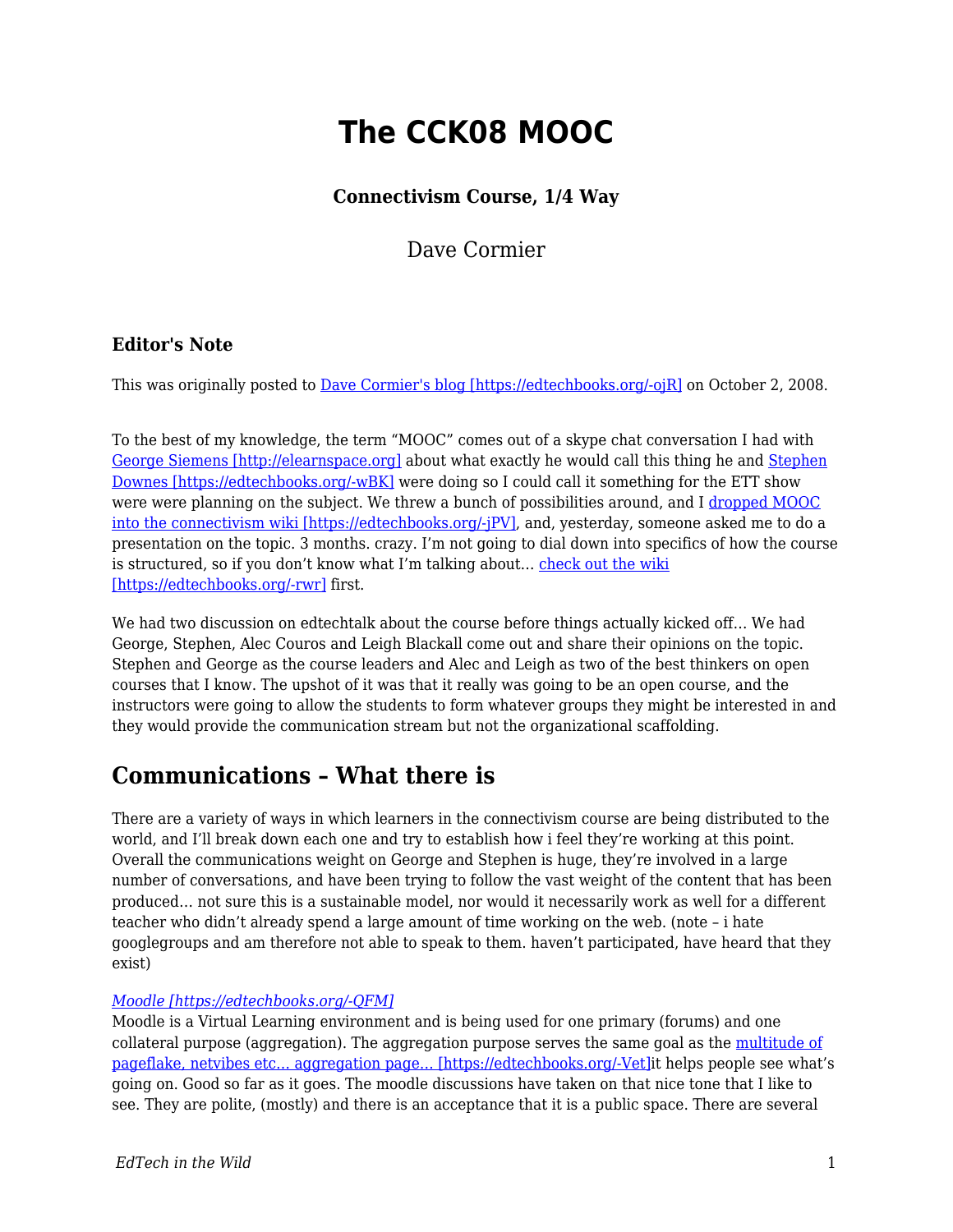exploratory threads that I think have been very useful to the learners… i've always really liked discussion forums for co-creation of knowledge. I think this is working… for those who are using it.

#### *[The Daily \[http://connect.downes.ca/\]](http://connect.downes.ca/) and [the blog \[https://edtechbooks.org/-kJz\]](http://ltc.umanitoba.ca/connectivism/).*

This is the master aggregated list of all the posts related to the course as well as a few plucked out by Stephen as of particular interest to him, and the blog serves as a central stream of discussions (i particularly like Stephen's round up… agree or disagree Stephen always leaves you with something to think about) I've used the Daily as my main way of following along with the course.

#### *The wiki and the readings*

I think that the syllabus can be very helpful, but the work there has not really been worked on by anyone other than Stephen and George… not much sense having a wiki when only the administrators end up working in it. Wikis almost always end up this way… This is the main syllabus for the course, and a good way to catch up with the core course material. I've not done most of the readings, but they are available here, and I've been sampling them occasionally…

#### *The live stuff – eluminate and ustream*

I'm not a big fan of eluminate, i think it's a little clunky, it's never really liked my microphones and i think it's far too 'display' centric. It replicates the f2f presentation and I think, doesn't really represent the most realistic way that people participate in front of their computers. I'm biased, i like the ustream format we're doing… it's more user focused and I get to talk more :) That being said, these are the most effective parts of the course for me, I really have to commend both Stephen and George for their lucidity and their willingness to be in the firing line every day. I'm loving moderating the ustream and have really enjoyed the questions from the chatroom… still wondering if it makes sense to bring people into the live discussion… so far the format seems to be working with me as the rep. of the folks in the chatroom… would like feedback on this.

### **Early lessons**

I remember George saying something in one our our Edtechtalk discussions like "just getting the course off the ground is what I'm going to consider a success" and I think I agree with him. It's a huge undertaking, with lots of little bits and pieces and a collosal amount of data. That being said, here'r some of the things that I've taken out of the first quarter of the course

#### *Prerequisite Literacies*

I think this kind of course needs a very specific description of what people are goign to need to know in order to be able to participate effectively. This might also include go forward models in terms of how people might go about doing that. For those of us who participate in online communities all the time it wasn't terribly difficult, but i get the sense that more online participation would have resulted from added scaffolding.

#### *Community building*

I'm a bit of a community freak. I'm in the online stuff for the community as much as the learning… I like to hear about people's lives as much as their professional accomplishments, I learn from their mores as much as their knowledge. I would have liked a bit more sanctioned community building directed from the top, to help scaffold the organicness of the groups that are out there… but that's just me.

*Course standards*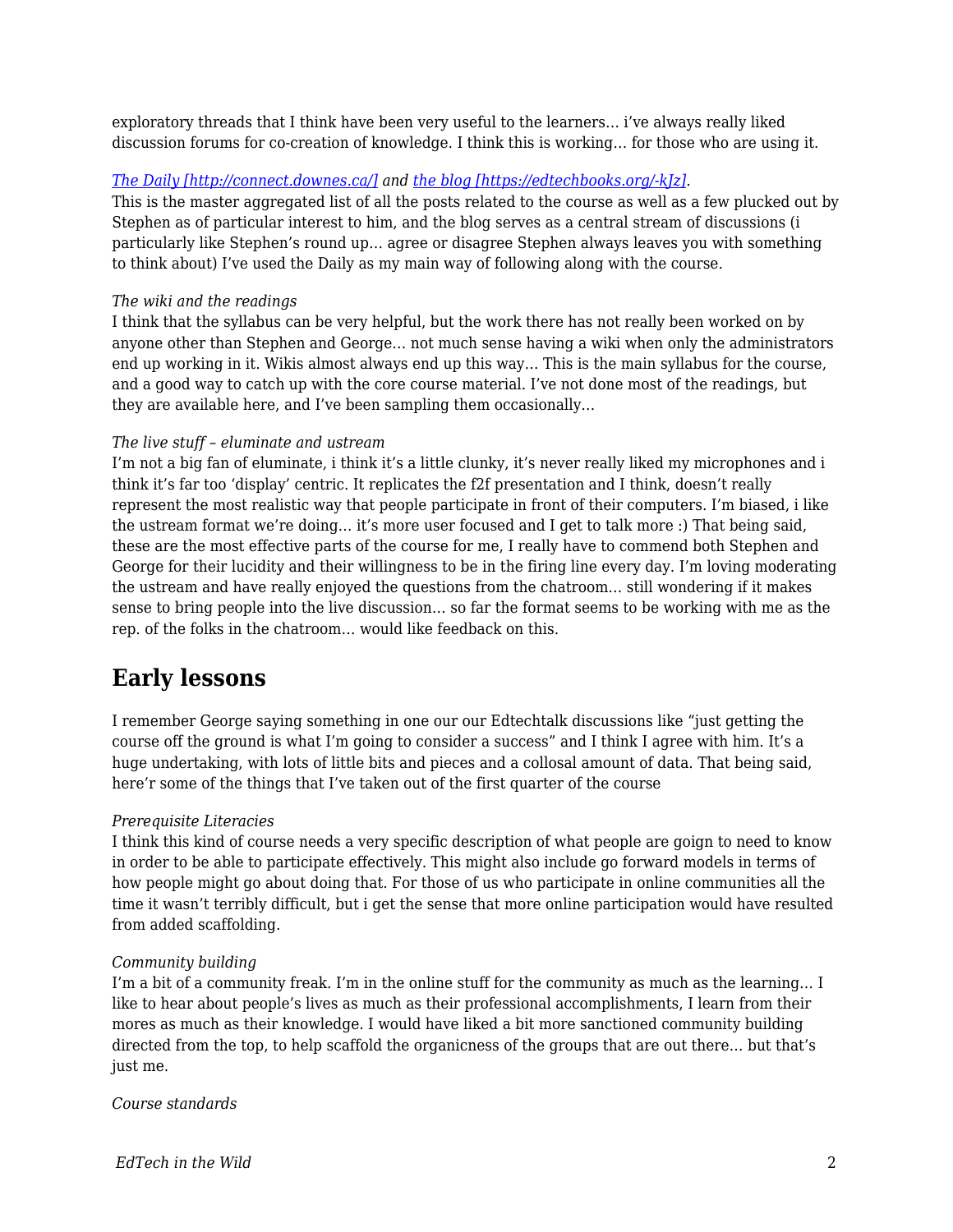I'm not sure if this is a lesson or not, because i think it's been handled pretty well. There are some folks who've taken a more combative approach to the course which others have felt restricts the conversation. I HATE 'what you can do' standards on the internet generally, but i think the grace with which S and D have accepted critiques speaks well for them and open courses generally.

# **Rhizomatics**

My own goals going in were to get a better sense of where my own work fits in with Connectivism. I've said several times that I've felt that rhizomatic community stuff seems like a subset of connectivism, even though I personally don't go in for the 'neural networks' stuff… a science i consider too shadowy at this point to use as a premise for solid philosophical discussion (let alone practical application) I believe i'm seriously at odds with S & D on this and, as they have clearly done way more research on this than I have, I would probably consider taking their opinion over mine. I just can't help but think that we are at the Bohr Atom stage of our understandings of our brains at this point… we have some models, they are a verifiable narrative, but not something I'm looking to use to guide my policy.

The debate around my article has been interesting (and not least in the way that people were WAY more polite about the theory during the live discussions) … particularly in the ways that I haven't been clear. I don't, for instance, think that rhizomatic education is a particularly fantastic way of memorizing things that are useful. I do realize that there are many different 'real world' issues out there that make it difficult. That theory did, at least partially, come out of real experience in the classroom and after the paper was released, I actually ran a course by its priciples… that was fairly well received. There are gaps, and many have been very nicely elucidated in the discussions.

Very cool so far. much more to say, but [babyland \[https://edtechbooks.org/-Dgs\]](http://flickr.com/photos/opoe/2867111729/in/set-72157607334596719/) has left me with other gardens that need tending.



Cormier, D. (2019). The CCK08 MOOC: Connectivism Course, 1/4 Way. In R. Kimmons (Ed.), *EdTech in the Wild*. EdTech Books. Retrieved from